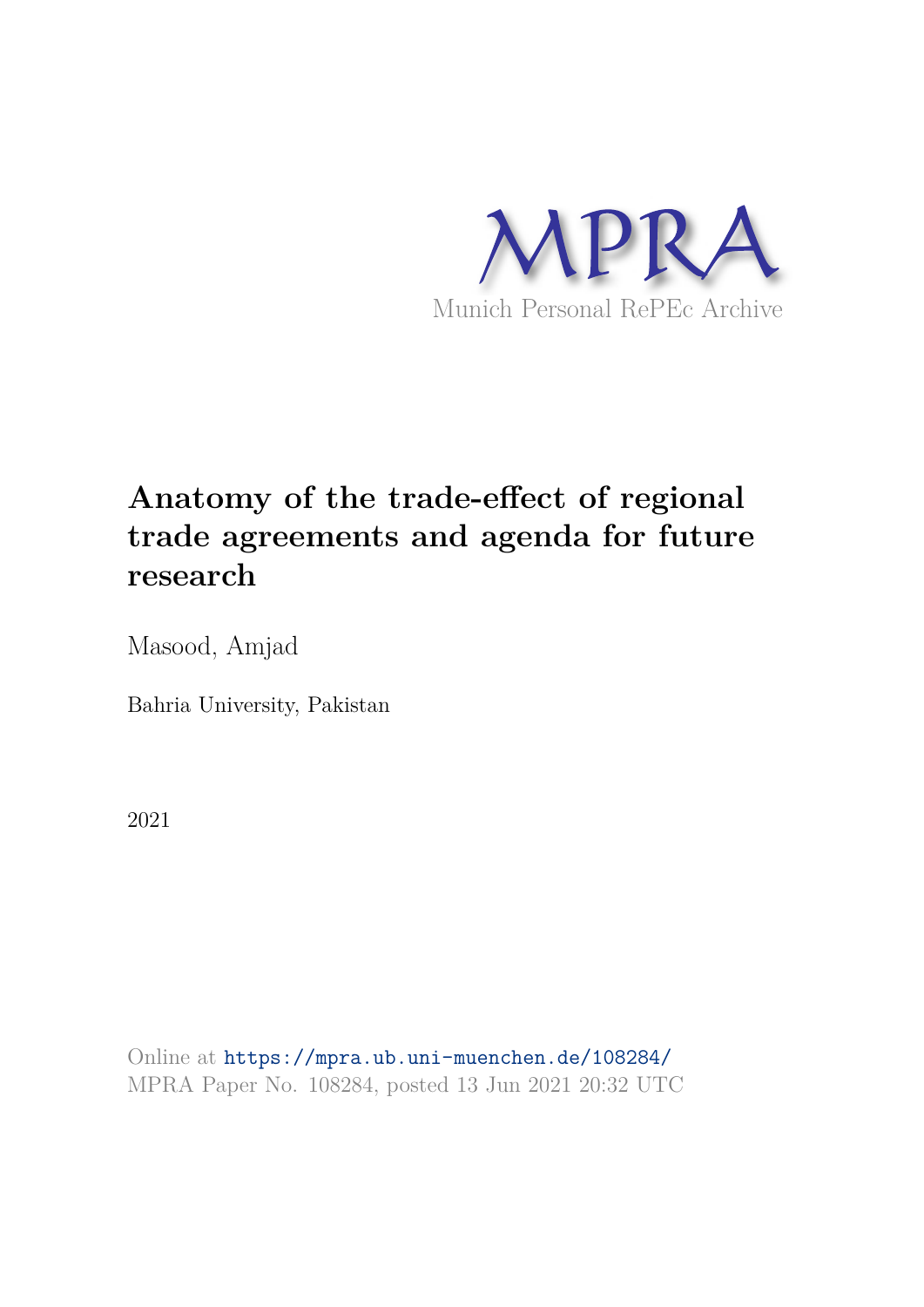Preliminary Draft

# Anatomy of the trade-effect of regional trade agreements and agenda for future research

Amjad Masood✯

March 20, 2021

JEL Classification: F10, F13, F14 Keywords: RTAs; Structural Gravity; Bilateral Trade; Interval Data

<sup>✯</sup>Assistant Professor, Bahria Business School, Bahria University, Islamabad. Email: amjadoosam@gmail.com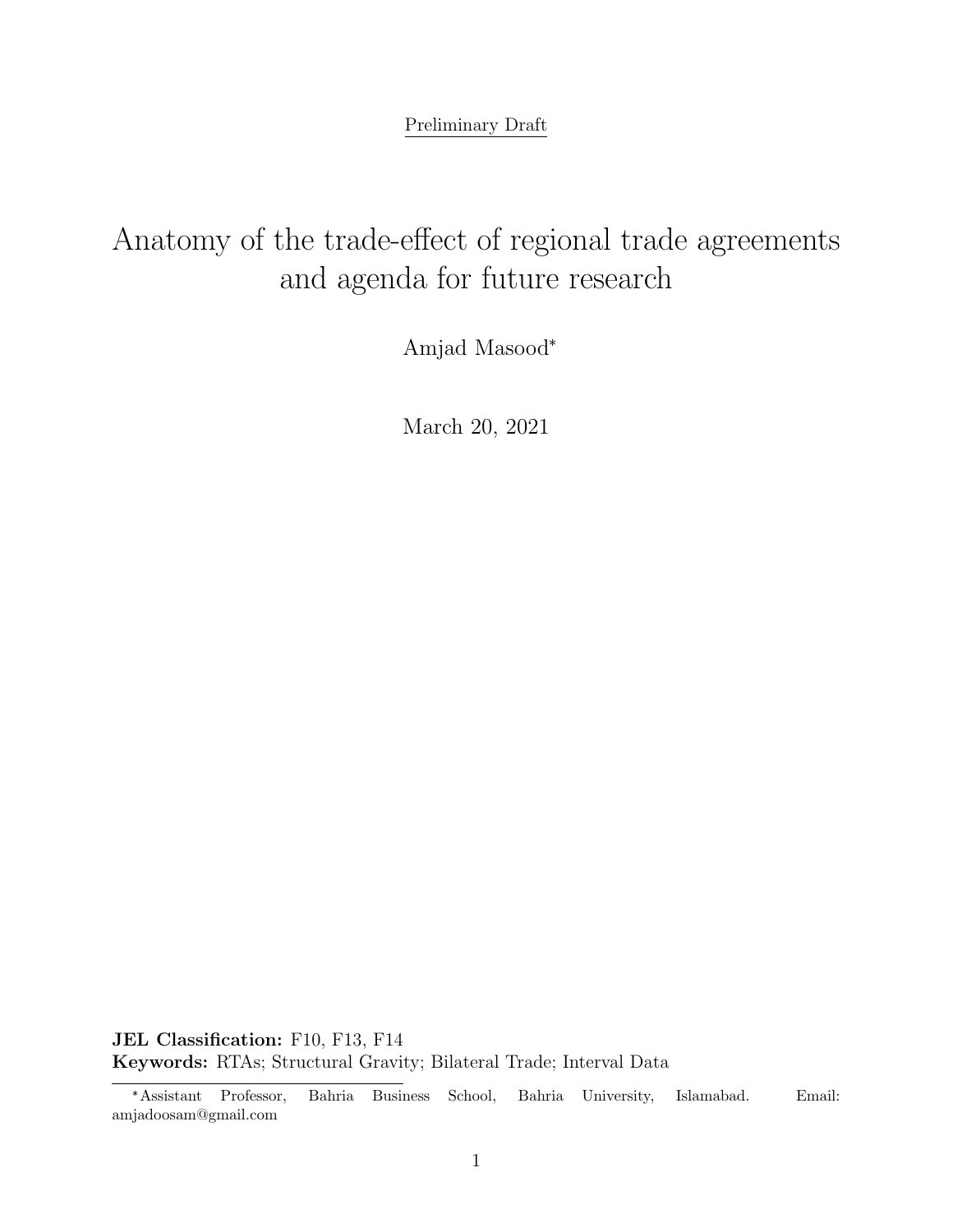### 1 Are the estimate interval sensitive?

Trade agreements between countries existed long before the advent of the World Trade Organization or even the General Agreement on Tariff and Trade (GATT). Nevertheless, regional trade agreements have been proliferating rapidly over past few decades. As of 2020, the number of cumulative number of RTAs in force reaches to 307. There has been renewed interest in RTAs in the two decades especially after the Doha round talks stalled. In response to the proliferation of RTAs, there has been a growing literature focused on the trade impact of economic integration.

For empirical estimation of the trade-effect economic integration agreements on bilateral trade flows, gravity trade model has been a common approach. Earlier gravity literature is mostly consisted of cross sectional, and since 1990s studies shifted to apply panel econometric techniques. These studies applied estimation of annual trade data over consecutive years. However, it is logical to expect that the adjustment of trade flows in response to trade policy changes will not be instantaneous. Given this, discouraged trade estimations pooled over consecutive years. Given this, Trefler (2004) discouraged trade estimations pooled over consecutive years. Moreover, as noted by Cheng, Wall, et al. (2005), "Fixed-effects estimations are sometimes criticized when applied to data pooled over consecutive years on the grounds that dependent and independent variables cannot fully adjust in a single year's time." Woolridge (2009) shows the reduction in standard errors of coefficient estimates using changes over longer periods of time than using year-to-year changes (p.459). Furthermore, Olivero and Yotov (2012) provides empirical evidence that gravity estimates obtained with 3-year and 5-year interval trade data are very similar, while estimations performed with panel samples pooled over consecutive years produce suspicious estimates of the trade cost elasticity parameters.

Following this, researchers have used panel data with intervals instead of data pooled over consecutive years. Table 1 presents a few studies which involve estimation of the impact of economic integration using year intervals. In general, the studies with relatively shorter time series chose a shorter interval size.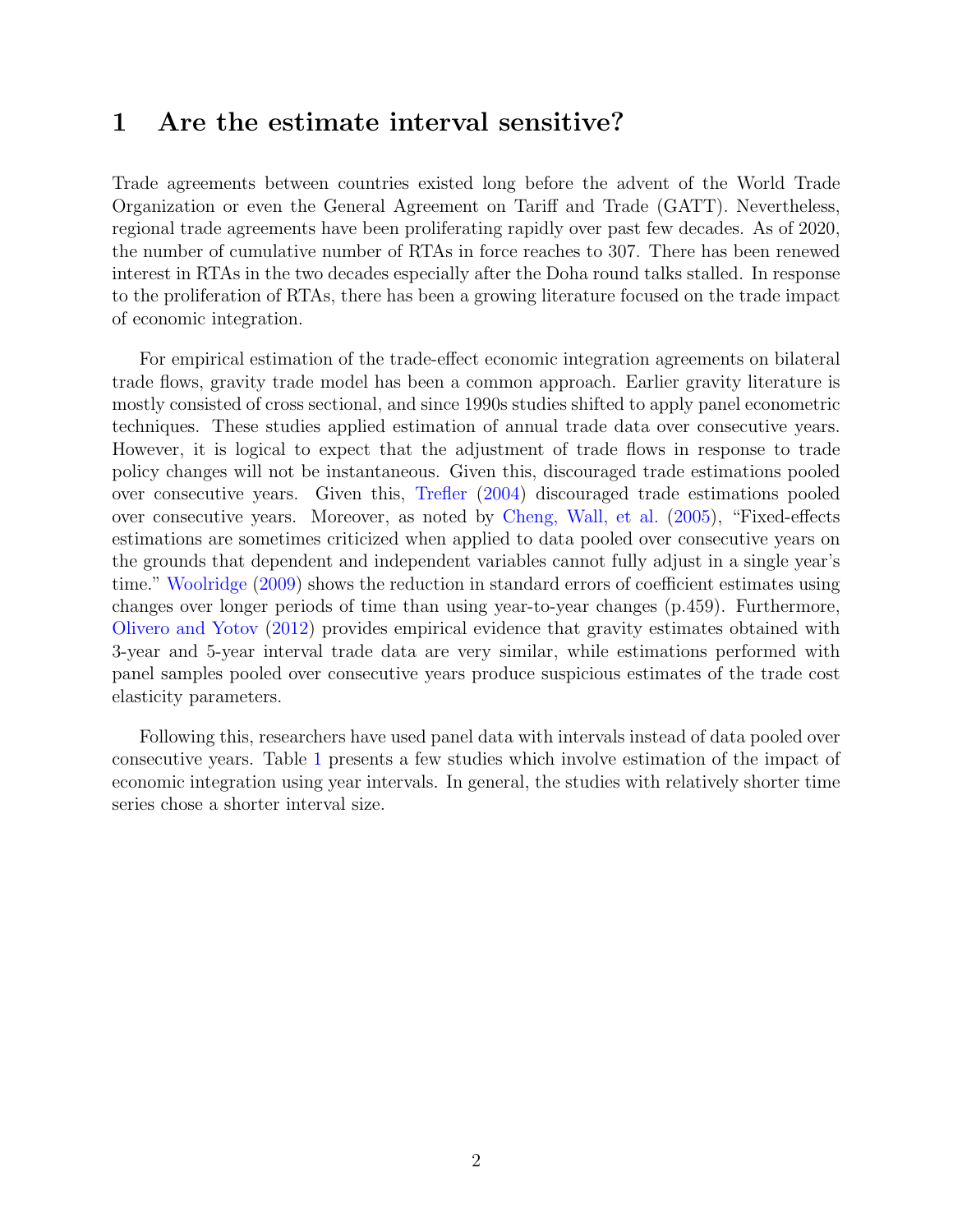| Study                                                  | Time Period           | Interval  |
|--------------------------------------------------------|-----------------------|-----------|
| Anderson and Yotov (2020)                              | 1988-2006 & 2000-2014 | 3-year    |
| Freeman and Pienknagura (2019)                         | 1965-2010             | 5-year    |
| Admassu $(2019)$                                       | 1970-2010             | 5-year    |
| Oberhofer and Pfaffermayr (2018)                       | 1994-2012             | $3$ -year |
| Gil-Pareja, Llorca-Vivero, and Martínez-Serrano (2017) | 1960-2008             | $4$ -year |
| Anderson and Yotov (2016)                              | 1990-2002             | $4$ -year |
| Bergstrand, Larch, and Yotov (2015)                    | 1990-2002             | $4$ -year |
| Kohl (2014)                                            | 1950-2010             | 5-year    |
| Baier and Bergstrand (2007)                            | 1960-200              | 5-year    |
| <b>Trefler</b> (1993)                                  |                       | 3-year    |

Table 1: Some studies using interval data

The current study analyzes the impact of trade agreements on bilateral exports using gravity trade model is applied with Poisson pseudo maximum likelihood estimator. The study investigates whether the estimation remain unchanged with different interval sizes, or in other words, are the estimates interval sensitive? For this, annual data is analyzed using 3-year, 4-year, and 5-year intervals. It is found that trade agreements positively affect bilateral exports. However, the estimates are inconsistent across model specifications that vary in terms of interval size.

#### 1.1 Method and data

Among others, Anderson (1979), Anderson and Van Wincoop (2003), Baldwin and Taglioni (2006) and Baier and Bergstrand (2007) present major developments in the gravity trade model. To empirically estimate the impact of economic integration agreements, the equation given in the following include exporter-time, importer-time and country pair fixed effects - the structural gravity model commonly applied  $^1$  . To account for zero exports and heteroscedasticity, the model is estimated using Poisson pseudo maximum likelihood (PPML) estimator as suggested by Tenreyro and Silva (2006) and Silva and Tenreyro (2011)<sup>2</sup>.

$$
\text{Exports}_{ijt} = \exp\left(\alpha_{it} + \beta_{jt} + \gamma_{ij} + \delta_0 + \delta EIAs_{ijt}\right) + \epsilon_{ijt}
$$
\n<sup>(1)</sup>

In the equation, the subscripts  $i, j$  and  $t$  denote exporting country, importing country, and time in years, respectively. The dependent variable, bilateral exports, is taken in levels, whereas the variables of various economic integration agreements are binary in nature.

<sup>&</sup>lt;sup>1</sup>Leads and lags of the integration variables, and intra-national trade is not included.

<sup>2</sup>Stata command "ppmlhdfe" is applied because of its fast convergence properties. For more on this, see Correia, Guimarães, and Zylkin (2019).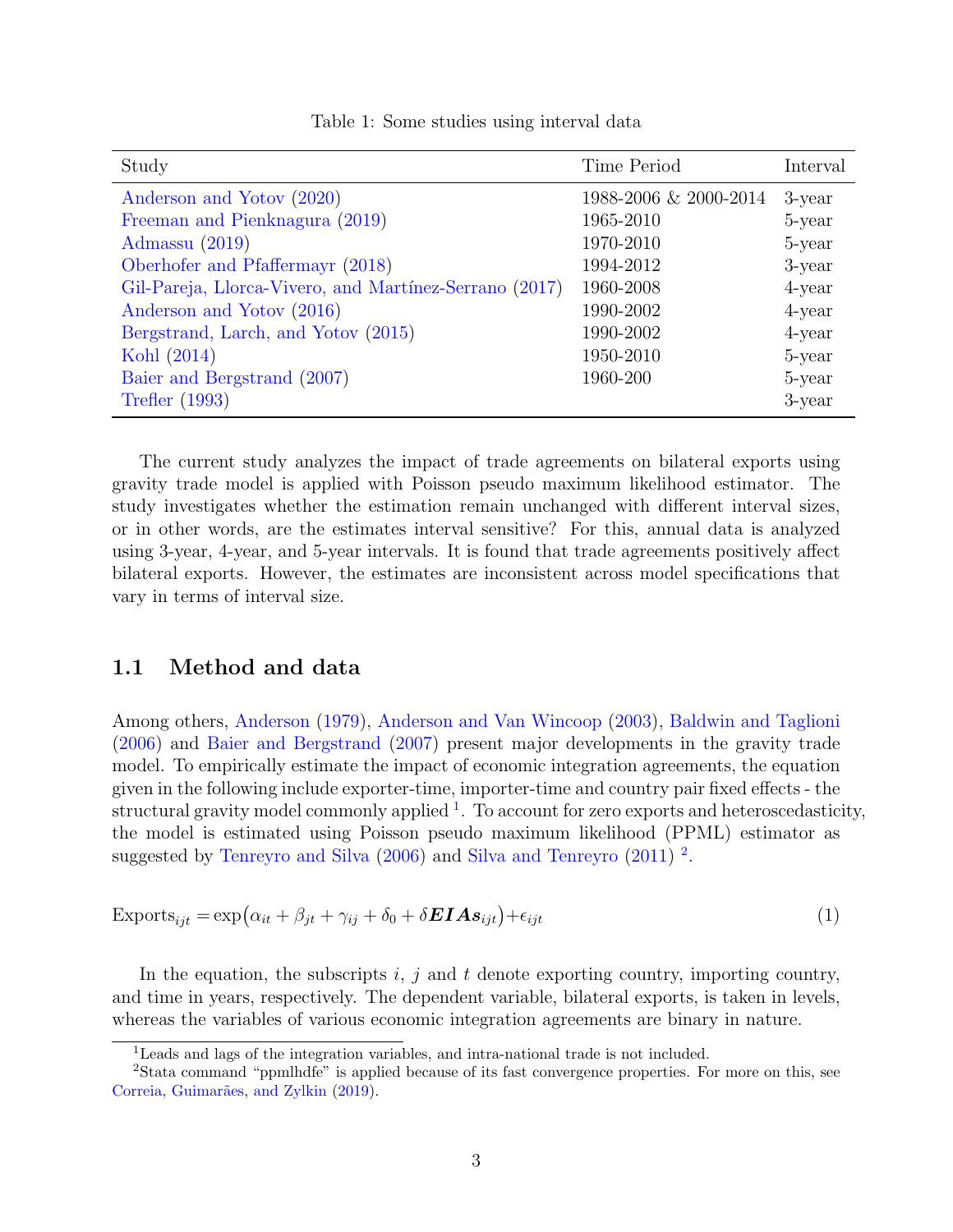Data on trade is taken from the Direction of Trade database managed by International Monetary Fund. The data comprise annual bilateral exports of goods in USD. The GATT and WTO membership data came from WTO website. The information on trade agreements sourced from Bair Bergstrand database (Baier & Bergstrand, 2015).

#### 1.2 Results

Estimates are shown in Table 2. In the analysis, 3-year, 4-year and 5-year intervals are used for comparison of estimates, as given in the second row of the table. For instance, 97(3)12 is a shortened expression for 1997(3)2012 that means a time period over 1997–2012 with 3-year intervals. It is noteworthy that all missing values of exports are taken as zero.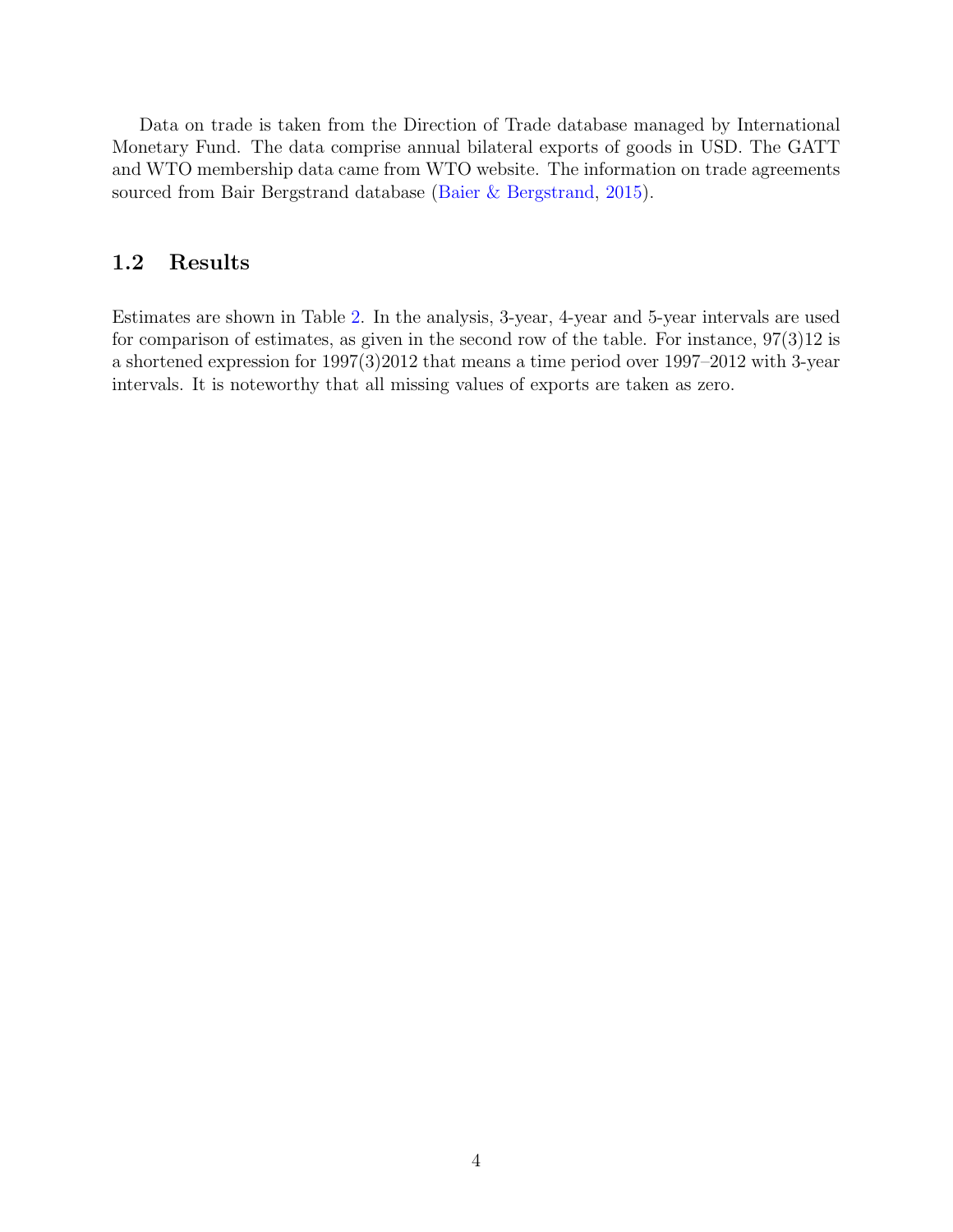|              | (1)         | (2)        | (3)         | (4)        | (5)        | (6)        | $\overline{(7)}$ | (8)        | (9)        |
|--------------|-------------|------------|-------------|------------|------------|------------|------------------|------------|------------|
|              | 96(3)12     | 96(4)12    | 96(5)12     | 87(3)12    | 87(4)12    | 87(5)12    | 72(3)12          | 72(4)12    | 72(5)12    |
| <b>WTO</b>   | $0.138*$    | 0.123      | $-0.040$    | 0.051      | 0.061      | $-0.082$   | $-0.067$         | $-0.065$   | $-0.197**$ |
|              | (0.077)     | (0.084)    | (0.090)     | (0.072)    | (0.083)    | (0.101)    | (0.066)          | (0.073)    | (0.091)    |
| <b>NRPTA</b> | $-0.004$    | $-0.026$   | $-0.014$    | $-0.044$   | $-0.036$   | 0.020      | $-0.029$         | $-0.021$   | 0.024      |
|              | (0.042)     | (0.043)    | (0.042)     | (0.042)    | (0.042)    | (0.042)    | (0.039)          | (0.038)    | (0.043)    |
| <b>PTA</b>   | $-0.057$    | $-0.027$   | $-0.101**$  | 0.005      | 0.030      | $-0.005$   | 0.057            | $0.081*$   | 0.041      |
|              | (0.036)     | (0.039)    | (0.042)     | (0.043)    | (0.043)    | (0.045)    | (0.042)          | (0.041)    | (0.043)    |
| FTA          | 0.046       | 0.034      | 0.026       | $0.057*$   | 0.055      | 0.053      | $0.127***$       | $0.126***$ | $0.119***$ |
|              | (0.033)     | (0.034)    | (0.037)     | (0.034)    | (0.035)    | (0.037)    | (0.033)          | (0.034)    | (0.035)    |
| CU           | 0.071       | 0.055      | 0.026       | $0.177***$ | $0.217***$ | $0.190***$ | $0.330***$       | $0.393***$ | $0.351***$ |
|              | (0.114)     | (0.125)    | (0.120)     | (0.056)    | (0.059)    | (0.058)    | (0.051)          | (0.050)    | (0.050)    |
| CM           | 0.064       | $0.160***$ | 0.054       | $0.187***$ | $0.251***$ | $0.186***$ | $0.425***$       | $0.502***$ | $0.415***$ |
|              | (0.055)     | (0.061)    | (0.060)     | (0.050)    | (0.056)    | (0.056)    | (0.049)          | (0.054)    | (0.053)    |
| ECU          | $0.116*$    | $0.127*$   | 0.104       | $0.204***$ | $0.212***$ | $0.204***$ | $0.432***$       | $0.460***$ | $0.425***$ |
|              | (0.068)     | (0.071)    | (0.072)     | (0.063)    | (0.069)    | (0.068)    | (0.063)          | (0.066)    | (0.065)    |
| Constant     | $23.095***$ | 23.175***  | $23.336***$ | 23.033***  | 23.105***  | 23.213***  | 22.926***        | 23.009***  | 23.131***  |
|              | (0.070)     | (0.077)    | (0.083)     | (0.066)    | (0.076)    | (0.093)    | (0.061)          | (0.067)    | (0.083)    |
| Ν            | 179,890     | 145,554    | 113,438     | 253,757    | 194,119    | 160,546    | 353,510          | 270,271    | 217,472    |

Table 2: Comparison of estimates with various interval size

Note: Robust standard errors in parentheses; \*\*\*  $p<0.01$ , \*\*  $p<0.05$ , \*  $p<0.1$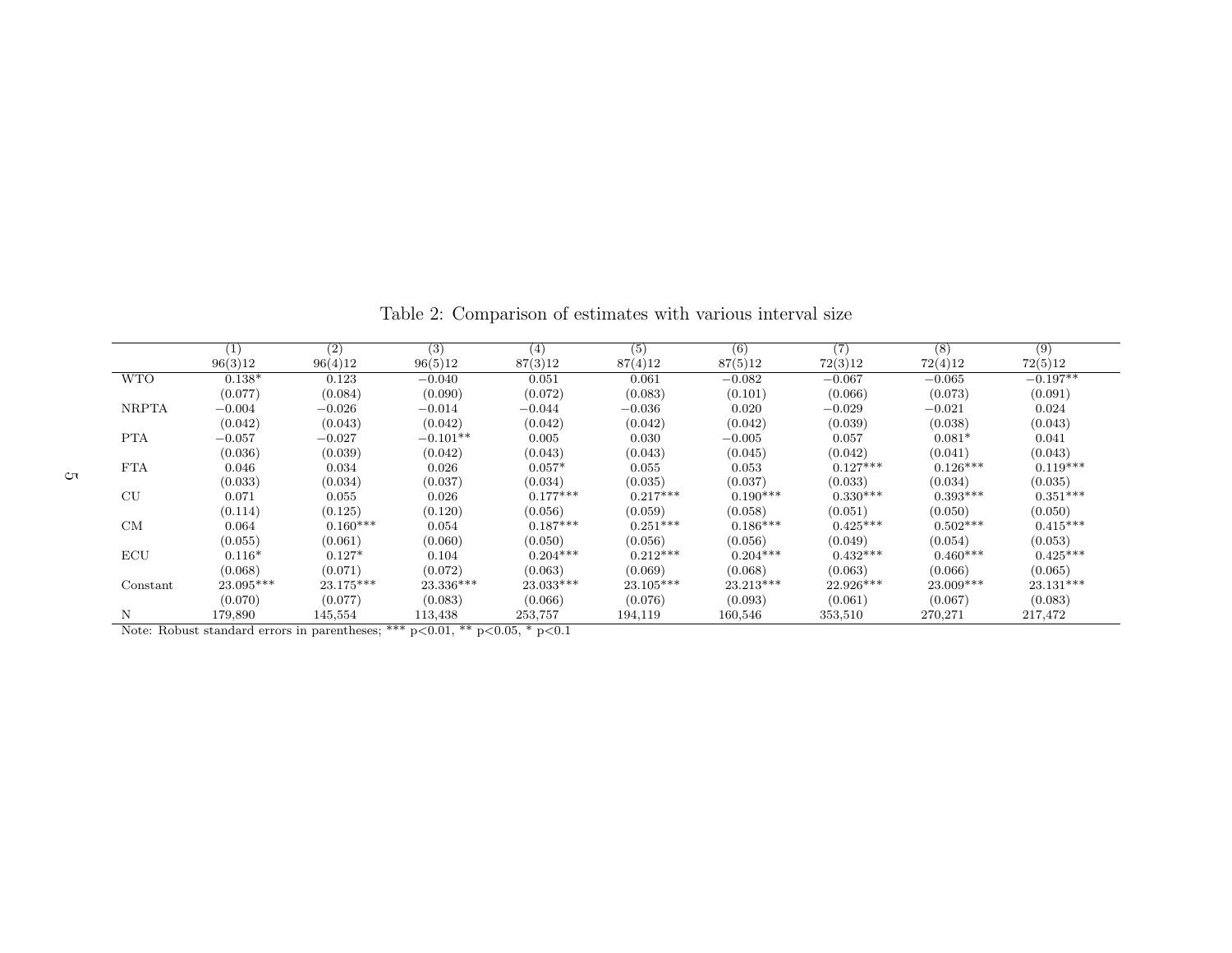It is found that trade agreements positively affect bilateral exports in general, however, estimates are inconsistent across model specifications that vary in terms of interval size. The kind of "interval bias" is more prominent in case of relatively shorter time series. The finding implies that reliability of the estimation may be undermined.The interval data approach on one hand yield unreliable estimates. On the other hand, it misses out important information required to analyze the trade effect of an RTA. As the trade effect of an RTA may not be just instantaneous, it is rather spread over time. Therefore, the consecutive data should be used for a proper analysis of the impact of RTAs on bilateral trade.

### 2 Some insights into the RTAs' trade-effect

Starting with a linear model for the trade-effect of an RTA, Figure 1 show two curves. The curve AB shows a time-invariant effect which is rather unrealistic as it assumes that adjustment of trade flows in response to a policy change is absolutely instantaneous. On the other hand, curve AC shows a time-invariant effect. That mean, the same RTA observed at time t,  $t + 1$  and  $t + 2$  yield trade-effect  $y_t'$  $y'_{t+1}$  and  $y'_{t+2}$ , respectively. The fact that  $y'_t \neq y'_{t+1} \neq y'_{t+2}$  is the underlying reason of the interval-sensitivity of the trade-effect.



Figure 1: Time invariant versus time variant trade-effect of an RTA

The trade-effect of RTAs is actually nonlinear. Any variation in trade flow occurs as firms response to a policy change. The adjustments may include construction of marketing channels in the destination market where sales are expected to expand, training, product redesigning to meet local tastes etc.

The firms' response may be assumed to be normally distributed. That is, firms which are relatively more informed, more efficient in terms of change management, and more risk friendly will lead adjustment process, followed by other firms. In other words, there are fewer early adopters, and fewer laggards, and majority of firms fall in between the two extremes. In this way, the trade-effect of an RTA can be shown as the cumulative response, as show in Figure 2. Over time, more and more firms get involved, and each firm involved to a larger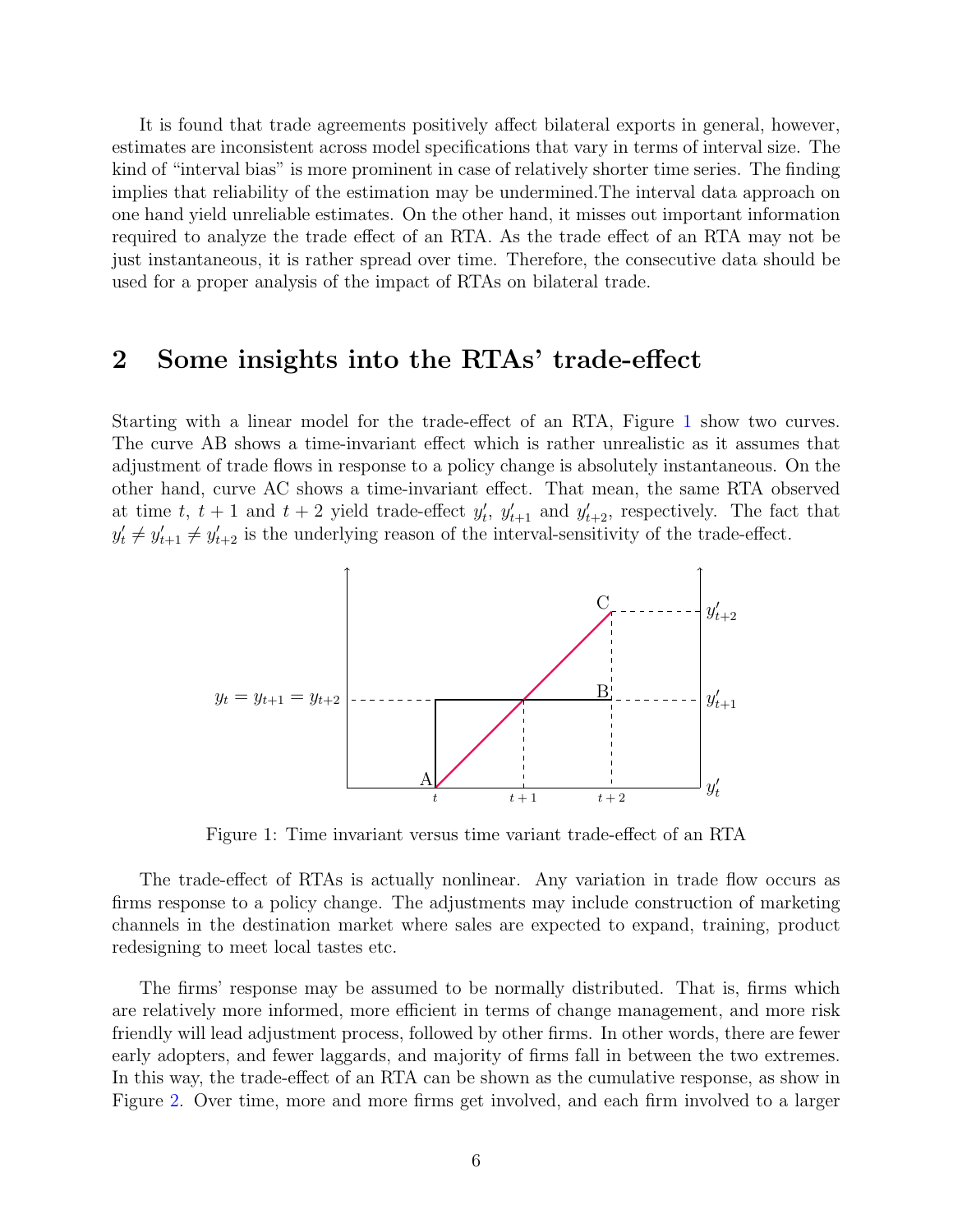extent. Therefore, the trade-effect increases over time as a result of firm adjustment to policy change. In the figure, the dashed vertical line show the demarcation between trade-effect increasing at an increasing rate and it increasing but at a decreasing rate. Normally, tariffs reduction under trade agreements occurs in a gradual manner. Somewhere in the midway, while adjustment by firm is proceeding, and tariffs are further lowered down, these two factors overlap resulting into considerably increase in the trade effect during this phase.



Figure 2: Theoretical curve of the trade-effect of an RTA

Let's suppose a simple world consisted of four countries A, B, C and D. Here, we can denote the bilateral exports of country A to country B as  $X_{AB}$ , bilateral exports of country B to country A as  $X_{BA}$ , and so on. There is a uniform tariff level  $\tau_0$  between each country pair, the value of bilateral exports between each country pair is 10 units. In this way, the world trade is 120 units. We do not account for intra-national trade for simplicity. This is the baseline, as depicted by the panel (a) of the Figure 3.

Now, we assume that an RTA is implemented between country A and country B resulting into a new level of tariff  $\tau_{RTA}$  between the country pair such that  $\tau_{RTA} < \tau_0$ , shown by the panel (b) of the figure. As a result of the lowered tariff, more firms from country A could access export market of country B, and hence  $X_{AB}$  increases from 10 units to 12 units. Similar change we see for  $X_{BA}$ . As a total of 4 units of trade is created by the RTA, the world trade in this scenario is 124 units.

Practically, trade creation as well as trade diversion may be resulted by the implementation of an RTA, depicted the panel (c) of the figure. In this scenario,  $X_{AB}$  is 14 units: 2 units of trade creation and two unit of trade diversion. Similar change we see for  $X_{BA}$ . In this case, the trade-effect of the RTA between country A and country B may be called the "internal effect", and the trade-effect along  $X_{AC}$ ,  $X_{AD}$ ,  $X_{BC}$ , and  $X_{BD}$  may be called "lateral effect".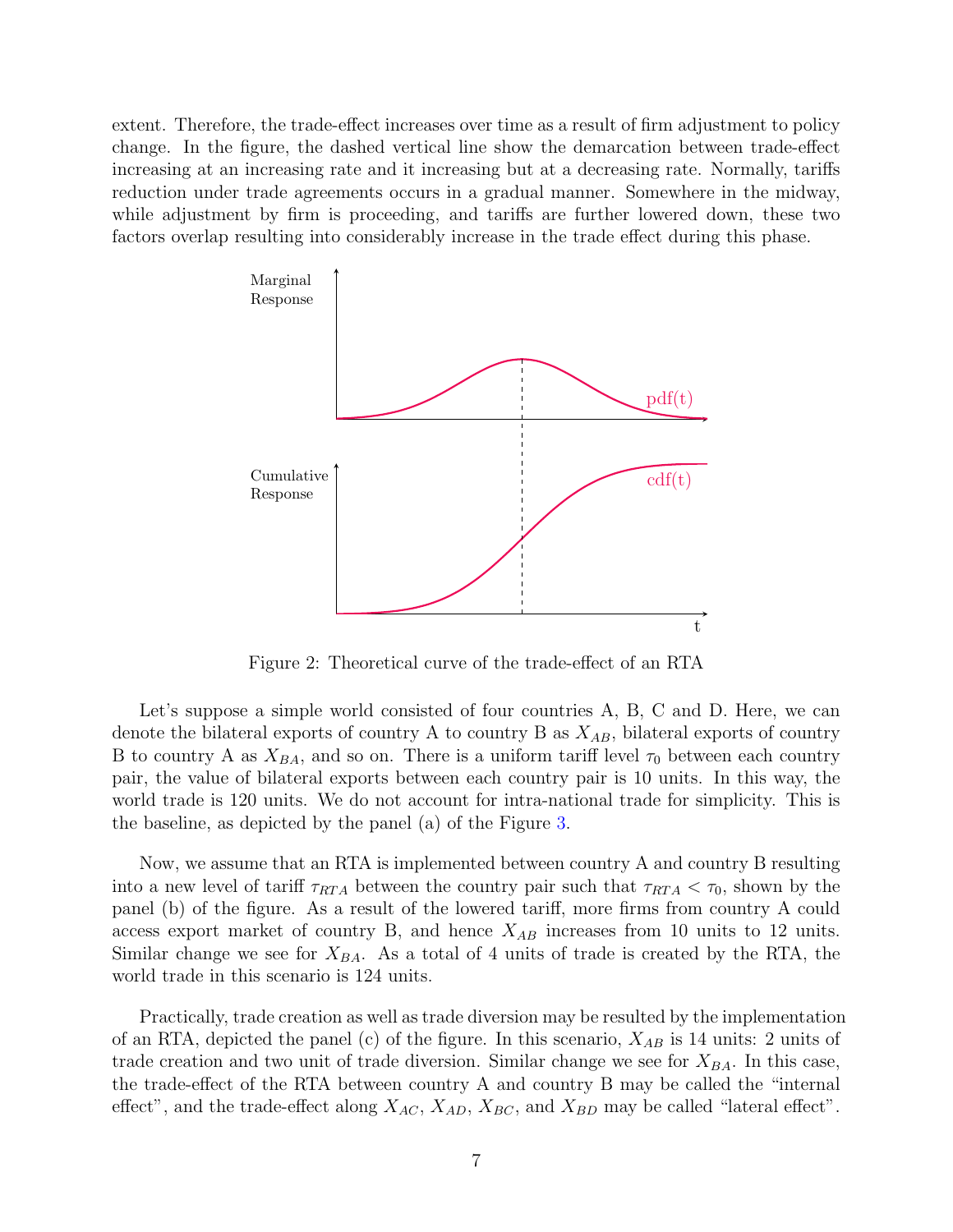Furthermore, there can be "external effect" as a result of the increased trade between country C and country D due to their decreased trade with country A and country B.

Clearly, in the real world involving large number of trade partners, the lateral effect of the RTA may not be much pronounced as the trade diversion is distributed over several countries; and even less visible would be the external effect. However, the internal, lateral and external ( or the primary, secondary and tertiary) effects of RTAs may be more important for trade policy, for instance, in the case of a disaggregate trade analysis under oligopoly.



Figure 3: Internal, lateral and external trade-effects of an RTA

Suppose an RTA is being into force at time  $t$ . Firms in the member countries may start adjustment to their exports already as they expect the RTA at time  $t-a$ , the adjustment process conclude at time  $t+m$  as the RTA reaches it maturity level. As shown in the Figure 4,  $D_1$  depicts the duration to reach the full trade-effect while  $D'_1$  is the anticipatory part of the duration. Similarly,  $D_2$  is the depth of the trade-effect, and  $D_3$  denote the diversion of the trade effect as a result of the implementation of another RTA in the neighborhood. The relative strength of each of the two RTAs, the sequence of entering into force, and the spacing between them will determine the cumulative trade-effect. In this way, a negative impact on the trade flow may occur for a "suppressed" RTA overridden by the diversion effect of the other RTA.



Figure 4: Duration, depth, and diversion of the trade-effect of an RTA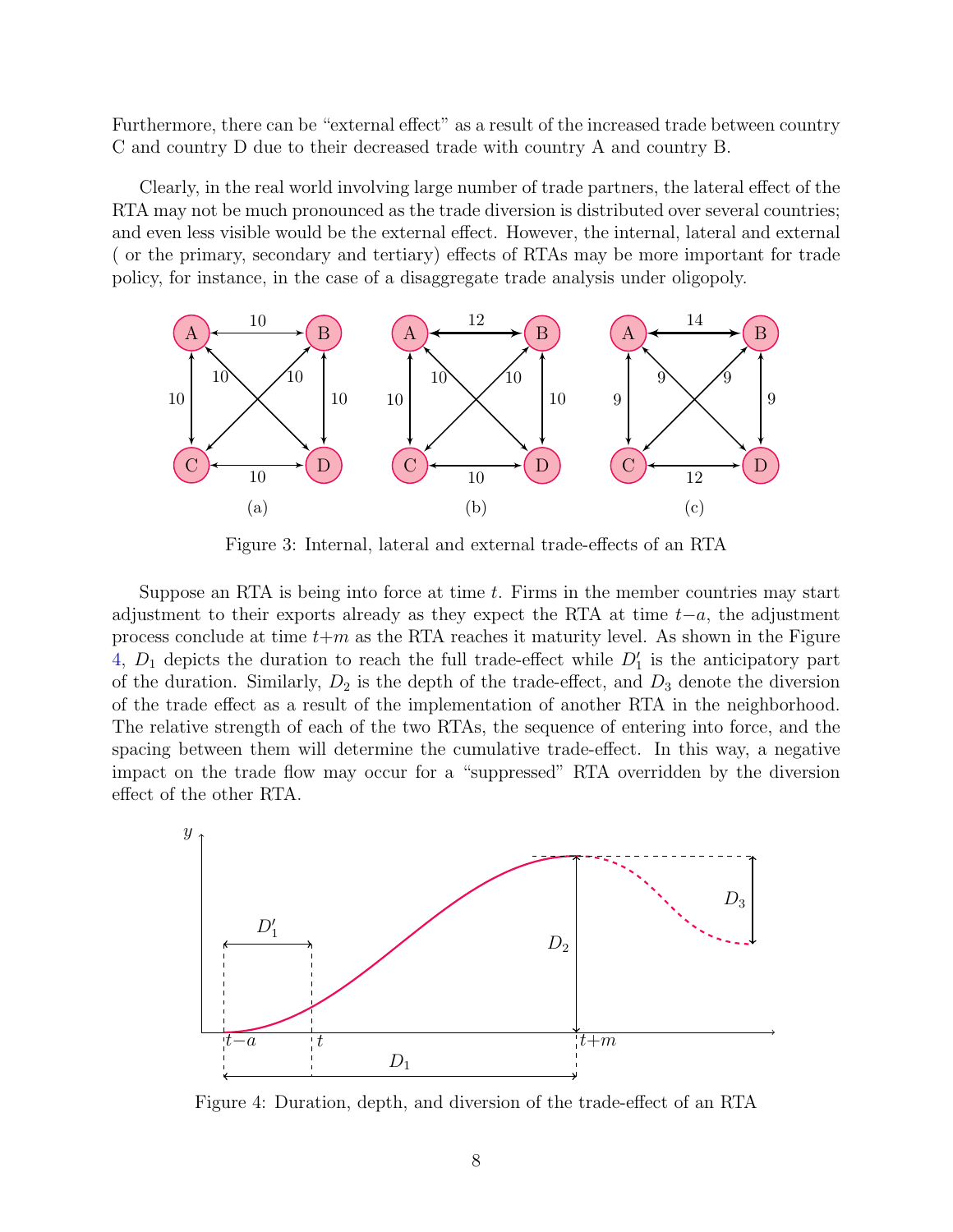# 3 Further research on the RTAs' trade-effect

In general, the research must emphasize on the question of "How do agreements affect trade?" in addition to the rather simple question of "Do agreements affect trade?" using consecutive data. That is in other words, the interplay on agreements along time as well as across countries in order to explicitly analyze the pathway of trade effect. It would be interesting to see how the trade-effect curve of a specific RTA, or a group of RTAs deviates from the theoretical curve or the curve for the cumulative effect of all RTAs in force worldwide. The attributes  $D'_1$ ,  $D_1$ ,  $D_2$ , and  $D_3$  can be important in this context.

In general, there is a time gap between the RTAs are signed and they enter into force. Even before the signing of an RTA, negotiations are officially launched. Based on such factors, firms may start adjustment process as they anticipate the implementation of an RTA in future, and as a result, a trade-effect be observed already before the RTA enters into force. RTAs may vary in terms of anticipatory phase due to multiple factors: (a) the relative importance of the prospective RTA. For instance, an RTA with the EU can be more attractive than with some country/region of lesser economic importance; (b) the gap between the date of signature, or even the date of launch to negotiations, and date of entry into force; and (c) the economic environment more conducive to firm adjustment process. Related to this, it might be interesting to analyze the impact of the "unborn" RTAs which were only announced or signed but never implemented. Similar would be the case of RTAs announced in the recent past, say last three years but not yet implemented.

Similarly, RTAs may vary in terms of the duration to reach the full effect level. The adjustment process by firms may be faster for the product with lower destination-specificity. We may hypothesize that the pace of adjustment in response to the implementation of an RTA may vary for raw materials and intermediate goods as compared to consumption goods, ceteris paribus. The difference of non-tariff barriers such as technical barriers to trade (TBT) and sanitary or phytosanitary (SPS) regulations across destinations matters here.

In terms of depth, for instance, the trade-effect of the FTAs is expected to be deeper as compared to that of the PTAs. However, not every RTA may reach to its potential depth in case of the diversion effect by a new RTA. This would be more pronounced in case of a "week" RTA is followed by a "strong" RTA, the later will override the trade-effect. In this regard, it can be interesting to see the interaction between the RTA of a country with the EU and the other RTAs of that country implemented shortly earlier.

## References

- Admassu, S. (2019). The trade creation effects of africa's reciprocal vis-à-vis non-reciprocal trade agreements. *Empirical Economics*, 1–14.
- Anderson, J. E. (1979). A theoretical foundation for the gravity equation. *The American economic review*, *69* (1), 106–116.